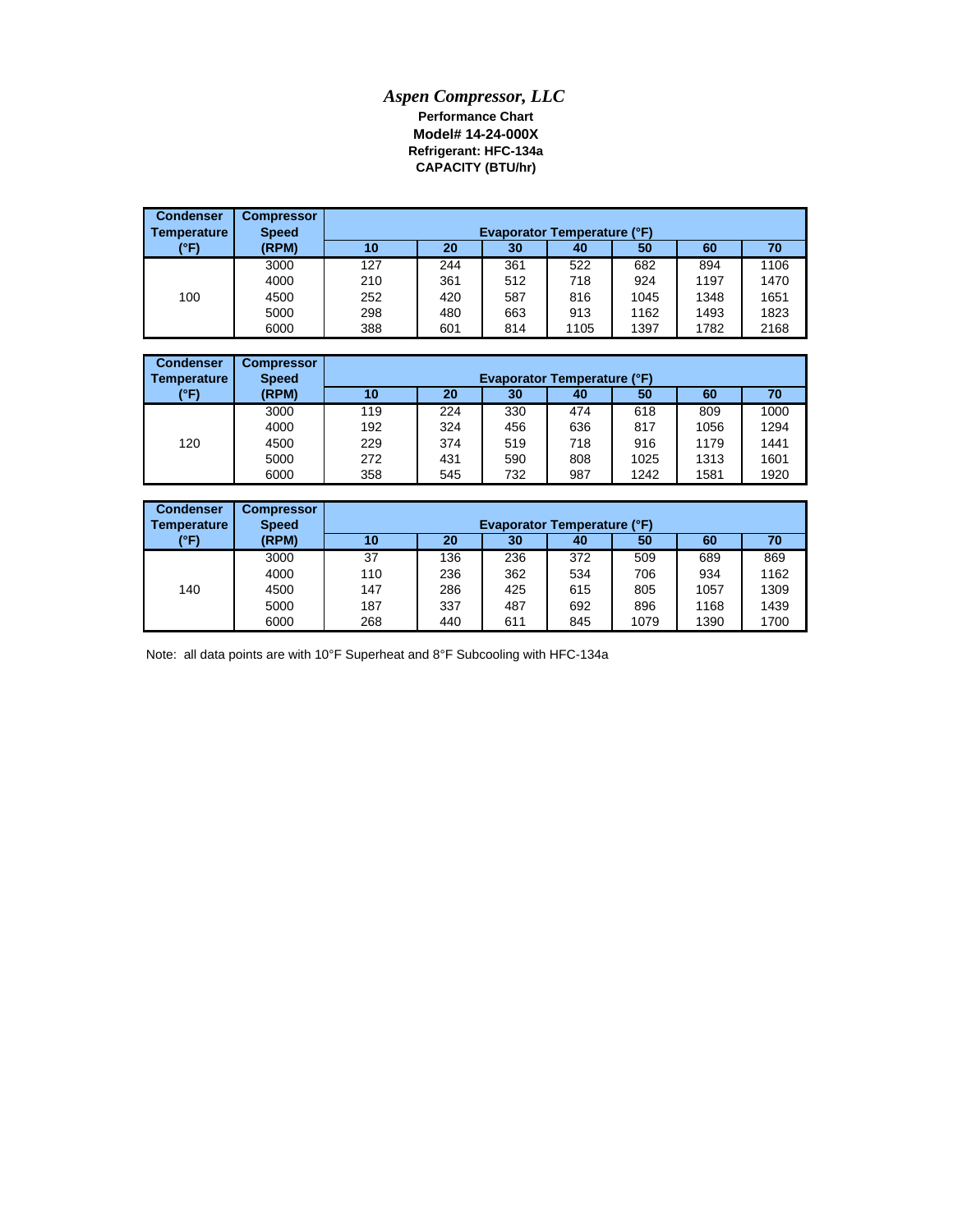## *Aspen Compressor, LLC* **Performance Chart Model# 14-24-000X CAPACITY (WATTS) Refrigerant: HFC-134a**

| <b>Condenser</b><br>Temperature | <b>Compressor</b><br><b>Speed</b> | <b>Evaporator Temperature (°F)</b> |     |     |     |     |     |     |  |
|---------------------------------|-----------------------------------|------------------------------------|-----|-----|-----|-----|-----|-----|--|
| (°F)                            | (RPM)                             | 10                                 | 20  | 30  | 40  | 50  | 60  | 70  |  |
|                                 | 3000                              | 37                                 | 71  | 106 | 153 | 200 | 262 | 324 |  |
|                                 | 4000                              | 62                                 | 106 | 150 | 210 | 271 | 350 | 430 |  |
| 100                             | 4500                              | 74                                 | 123 | 172 | 239 | 306 | 395 | 483 |  |
|                                 | 5000                              | 87                                 | 141 | 194 | 267 | 340 | 437 | 534 |  |
|                                 | 6000                              | 114                                | 176 | 238 | 324 | 409 | 522 | 635 |  |

| <b>Condenser</b><br>Temperature | <b>Compressor</b><br><b>Speed</b> |     | <b>Evaporator Temperature (°F)</b> |     |     |     |     |     |  |  |
|---------------------------------|-----------------------------------|-----|------------------------------------|-----|-----|-----|-----|-----|--|--|
| (°F)                            | (RPM)                             | 10  | 20                                 | 30  | 40  | 50  | 60  | 70  |  |  |
|                                 | 3000                              | 35  | 66                                 | 97  | 139 | 181 | 237 | 293 |  |  |
|                                 | 4000                              | 56  | 95                                 | 134 | 186 | 239 | 309 | 379 |  |  |
| 120                             | 4500                              | 67  | 110                                | 152 | 210 | 268 | 345 | 422 |  |  |
|                                 | 5000                              | 80  | 126                                | 173 | 236 | 300 | 384 | 469 |  |  |
|                                 | 6000                              | 105 | 160                                | 214 | 289 | 364 | 463 | 562 |  |  |

| <b>Condenser</b><br>Temperature | <b>Compressor</b><br><b>Speed</b> |    | <b>Evaporator Temperature (°F)</b> |     |     |     |     |     |  |  |
|---------------------------------|-----------------------------------|----|------------------------------------|-----|-----|-----|-----|-----|--|--|
| (°F)                            | (RPM)                             | 10 | 20                                 | 30  | 40  | 50  | 60  | 70  |  |  |
|                                 | 3000                              | 11 | 40                                 | 69  | 109 | 149 | 202 | 255 |  |  |
|                                 | 4000                              | 32 | 69                                 | 106 | 156 | 207 | 274 | 340 |  |  |
| 140                             | 4500                              | 43 | 84                                 | 124 | 180 | 236 | 309 | 383 |  |  |
|                                 | 5000                              | 55 | 99                                 | 143 | 203 | 262 | 342 | 421 |  |  |
|                                 | 6000                              | 79 | 129                                | 179 | 247 | 316 | 407 | 498 |  |  |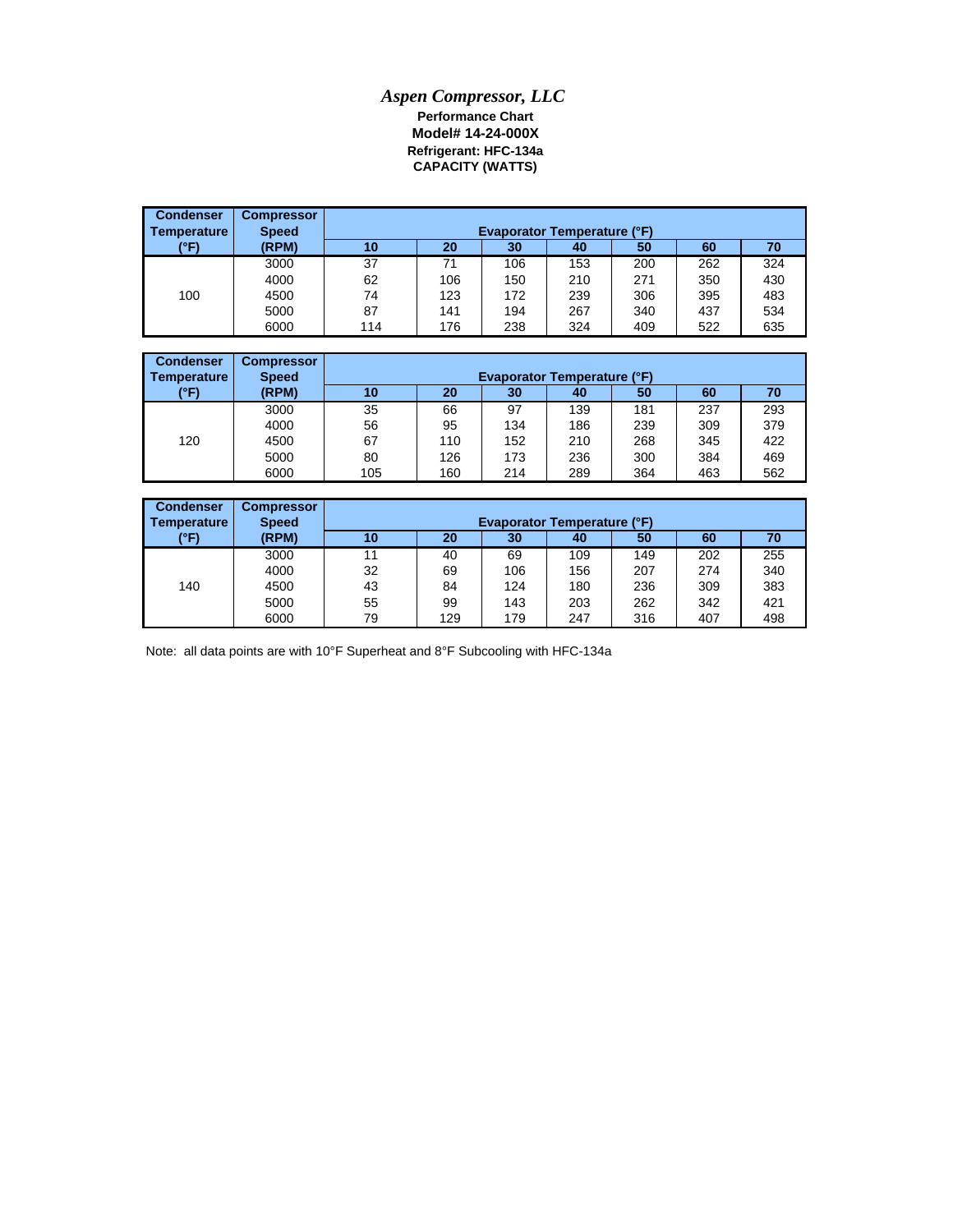## **Model# 14-24-000X** *Aspen Compressor, LLC* **Performance Chart COEFFICIENT OF PERFORMANCE Refrigerant: HFC-134a**

| <b>Condenser</b><br><b>Temperature</b> | <b>Compressor</b><br><b>Speed</b> |      |      |      | Evaporator Temperature (°F) |      |      |      |
|----------------------------------------|-----------------------------------|------|------|------|-----------------------------|------|------|------|
| (°F)                                   | (RPM)                             | 10   | 20   | 30   | 40                          | 50   | 60   | 70   |
|                                        | 3000                              | 0.50 | 1.16 | 1.82 | 3.02                        | 4.22 | 5.81 | 7.40 |
|                                        | 4000                              | 0.73 | 1.48 | 2.24 | 3.37                        | 4.50 | 5.99 | 7.49 |
| 100                                    | 4500                              | 0.84 | 1.64 | 2.44 | 3.54                        | 4.63 | 6.08 | 7.53 |
|                                        | 5000                              | 0.97 | 1.71 | 2.44 | 3.45                        | 4.46 | 5.79 | 7.12 |
|                                        | 6000                              | 1.23 | 1.83 | 2.44 | 3.27                        | 4.10 | 5.20 | 6.30 |

| <b>Condenser</b><br>Temperature | <b>Compressor</b><br><b>Speed</b> |      |      |      |      | <b>Evaporator Temperature (°F)</b><br>60<br>20<br>10<br>30<br>50<br>70<br>40<br>2.72<br>4.47<br>0.92<br>1.40<br>2.06<br>3.60 |      |      |  |  |  |
|---------------------------------|-----------------------------------|------|------|------|------|------------------------------------------------------------------------------------------------------------------------------|------|------|--|--|--|
| (°F)                            | (RPM)                             |      |      |      |      |                                                                                                                              |      |      |  |  |  |
|                                 | 3000                              | 0.44 |      |      |      |                                                                                                                              |      |      |  |  |  |
|                                 | 4000                              | 0.68 | 1.13 | 1.59 | 2.21 | 2.83                                                                                                                         | 3.65 | 4.48 |  |  |  |
| 120                             | 4500                              | 0.80 | 1.24 | 1.68 | 2.28 | 2.88                                                                                                                         | 3.68 | 4.48 |  |  |  |
|                                 | 5000                              | 0.87 | 1.29 | 1.72 | 2.30 | 2.88                                                                                                                         | 3.66 | 4.45 |  |  |  |
|                                 | 6000                              | 1.00 | 1.39 | 1.78 | 2.32 | 2.86                                                                                                                         | 3.62 | 4.38 |  |  |  |

| <b>Condenser</b><br>Temperature | <b>Compressor</b><br><b>Speed</b> |      | <b>Evaporator Temperature (°F)</b> |      |      |      |      |      |  |
|---------------------------------|-----------------------------------|------|------------------------------------|------|------|------|------|------|--|
| (°F)                            | (RPM)                             | 10   | 20                                 | 30   | 40   | 50   | 60   | 70   |  |
|                                 | 3000                              | 0.21 | 0.51                               | 0.81 | 1.23 | 1.64 | 2.19 | 2.74 |  |
|                                 | 4000                              | 0.41 | 0.71                               | 1.01 | 1.42 | 1.84 | 2.39 | 2.93 |  |
| 140                             | 4500                              | 0.51 | 0.81                               | 1.11 | 1.52 | 1.94 | 2.48 | 3.03 |  |
|                                 | 5000                              | 0.55 | 0.85                               | 1.14 | 1.54 | 1.94 | 2.48 | 3.01 |  |
|                                 | 6000                              | 0.65 | 0.92                               | 1.20 | 1.58 | 1.96 | 2.46 | 2.96 |  |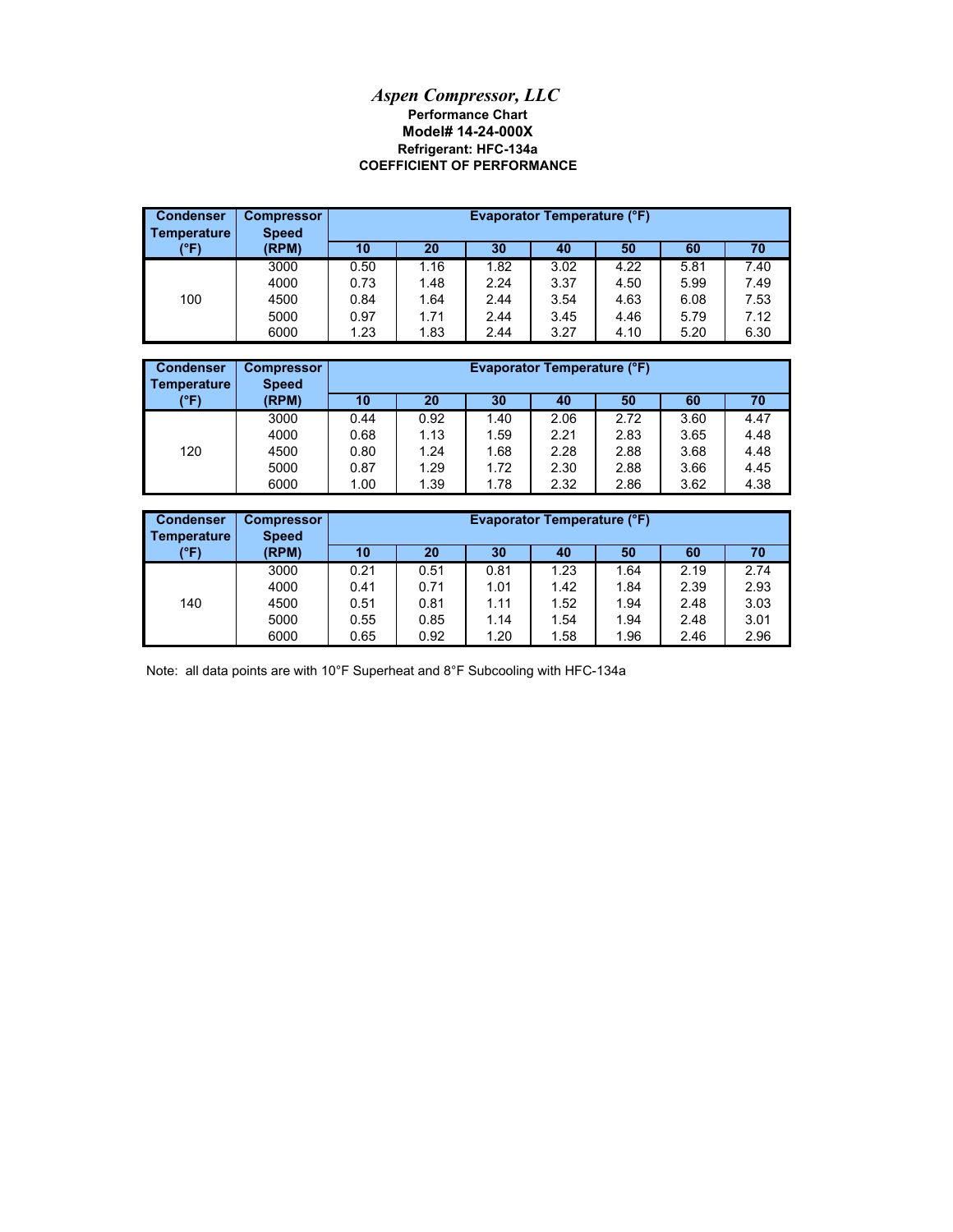## *Aspen Compressor, LLC* **Refrigerant: HFC-134a Model# 14-24-000X Performance Chart INPUT POWER (WATTS)**

| <b>Condenser</b><br>Temperature | <b>Compressor</b><br><b>Speed</b> |    |    |    | Evaporator Temperature (°F) |     |     |     |
|---------------------------------|-----------------------------------|----|----|----|-----------------------------|-----|-----|-----|
| (°F)                            | (RPM)                             | 10 | 20 | 30 | 40                          | 50  | 60  | 70  |
|                                 | 3000                              | 74 | 62 | 58 | 51                          | 47  | 45  | 44  |
|                                 | 4000                              | 85 | 71 | 67 | 62                          | 60  | 58  | 57  |
| 100                             | 4500                              | 88 | 75 | 70 | 68                          | 66  | 65  | 64  |
|                                 | 5000                              | 90 | 82 | 79 | 77                          | 76  | 76  | 75  |
|                                 | 6000                              | 93 | 96 | 98 | 99                          | 100 | 100 | 101 |

| <b>Condenser</b><br>Temperature | <b>Compressor</b><br><b>Speed</b> |     | Evaporator Temperature (°F)<br>30<br>20<br>50<br>60<br>40<br>10<br>70 |     |     |     |     |     |  |
|---------------------------------|-----------------------------------|-----|-----------------------------------------------------------------------|-----|-----|-----|-----|-----|--|
| (°F)                            | (RPM)                             |     |                                                                       |     |     |     |     |     |  |
|                                 | 3000                              | 79  | 71                                                                    | 69  | 67  | 66  | 66  | 65  |  |
|                                 | 4000                              | 83  | 84                                                                    | 84  | 84  | 84  | 85  | 85  |  |
| 120                             | 4500                              | 84  | 88                                                                    | 90  | 92  | 93  | 94  | 94  |  |
|                                 | 5000                              | 92  | 98                                                                    | 101 | 103 | 104 | 105 | 105 |  |
|                                 | 6000                              | 105 | 115                                                                   | 120 | 125 | 127 | 128 | 128 |  |

| <b>Condenser</b><br>Temperature | <b>Compressor</b><br><b>Speed</b> |     | <b>Evaporator Temperature (°F)</b><br>50<br>20<br>30<br>10<br>40<br>60<br>70<br>52<br>78<br>85<br>91<br>92<br>89<br>93<br>116<br>112<br>97<br>110<br>115<br>79<br>105 |     |     |     |     |     |
|---------------------------------|-----------------------------------|-----|-----------------------------------------------------------------------------------------------------------------------------------------------------------------------|-----|-----|-----|-----|-----|
| (°F)                            | (RPM)                             |     |                                                                                                                                                                       |     |     |     |     |     |
|                                 | 3000                              |     |                                                                                                                                                                       |     |     |     |     |     |
|                                 | 4000                              |     |                                                                                                                                                                       |     |     |     |     |     |
| 140                             | 4500                              | 85  | 104                                                                                                                                                                   | 112 | 118 | 122 | 125 | 126 |
|                                 | 5000                              | 99  | 117                                                                                                                                                                   | 125 | 131 | 135 | 138 | 140 |
|                                 | 6000                              | 121 | 139                                                                                                                                                                   | 149 | 157 | 161 | 166 | 168 |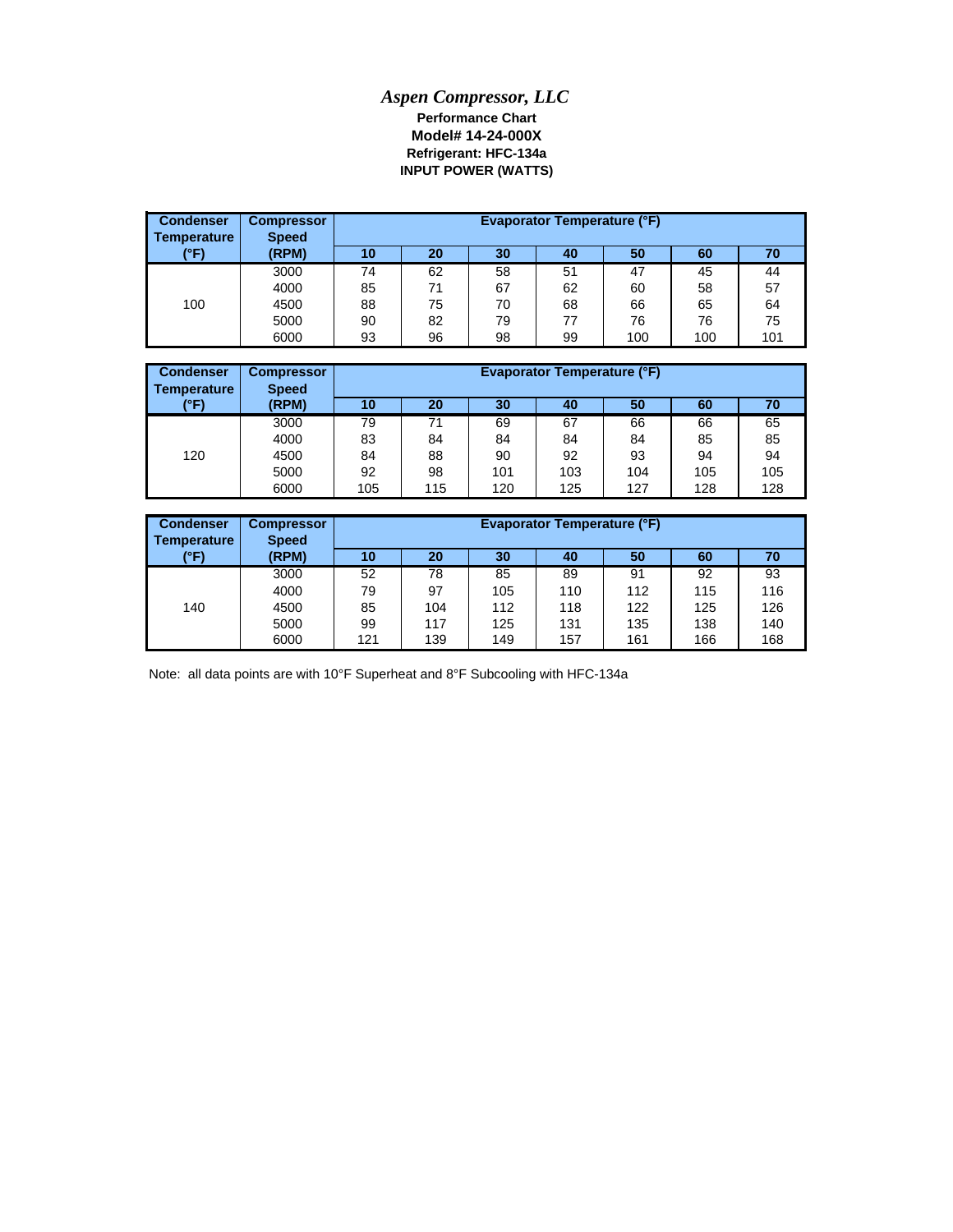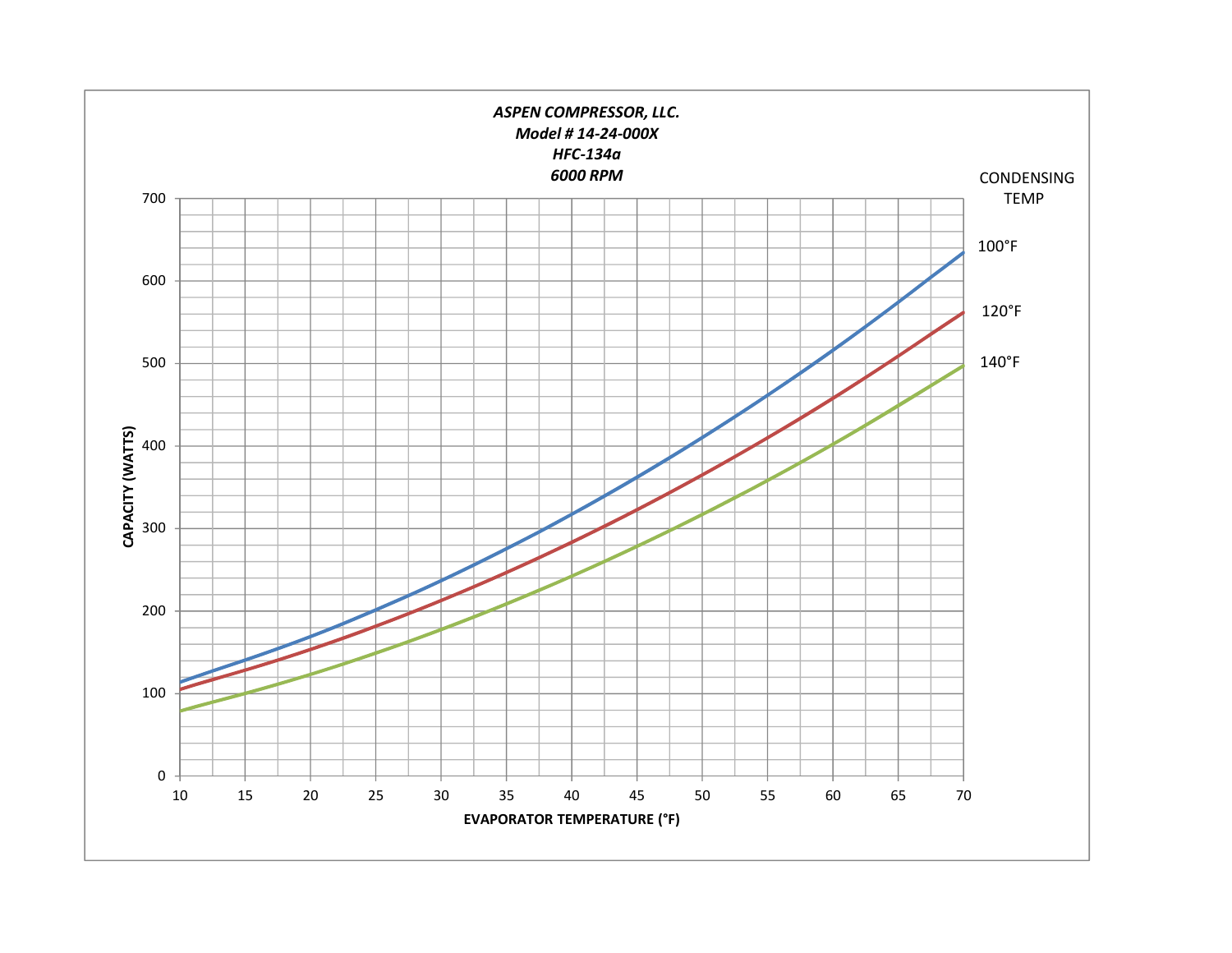